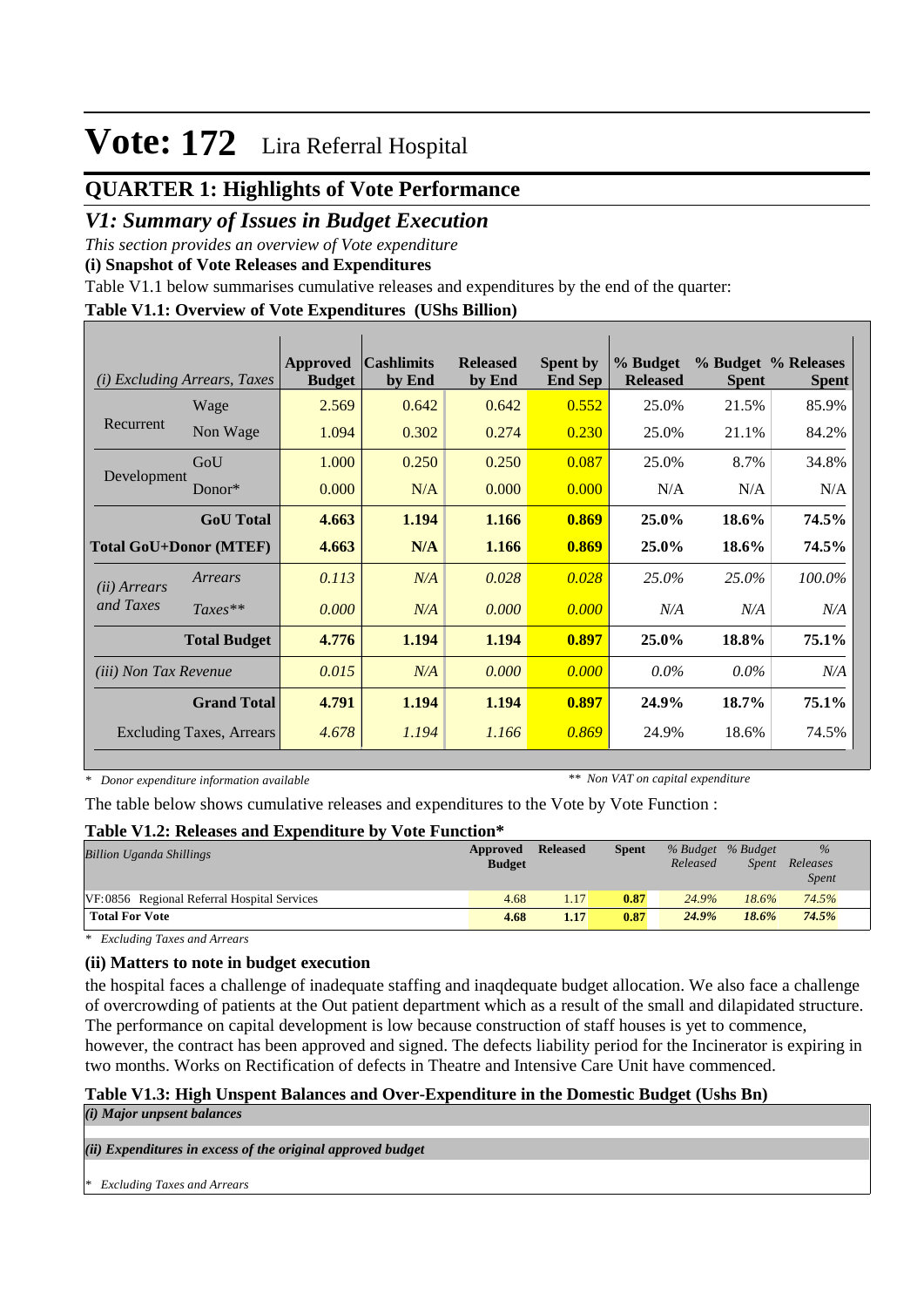## **QUARTER 1: Highlights of Vote Performance**

## *V2: Performance Highlights*

*This section provides highlights of output performance, focusing on key outputs and actions impelemented to improve section performance.*

#### **Table V2.1: Key Vote Output Indicators and Expenditures\***

| Vote, Vote Function<br><b>Key Output</b>                                                   | <b>Approved Budget and</b><br><b>Planned outputs</b> |                                                    | <b>Cumulative Expenditure</b><br>and Performance                                                                                                                                            |              | <b>Status and Reasons for any</b><br><b>Variation from Plans</b>         |       |  |
|--------------------------------------------------------------------------------------------|------------------------------------------------------|----------------------------------------------------|---------------------------------------------------------------------------------------------------------------------------------------------------------------------------------------------|--------------|--------------------------------------------------------------------------|-------|--|
| Vote Function: 0856 Regional Referral Hospital Services                                    |                                                      |                                                    |                                                                                                                                                                                             |              |                                                                          |       |  |
| Output: 085601                                                                             | <b>Inpatient services</b>                            |                                                    |                                                                                                                                                                                             |              |                                                                          |       |  |
| Description of Performance: 23,000 Admissions, Bed                                         | Occupancy 88%, ALOS 5 days.                          | 5472 Admissions, ALOS 6<br>Days, Bed occupancy 83% |                                                                                                                                                                                             |              | The variations are not significant                                       |       |  |
| Performance Indicators:                                                                    |                                                      |                                                    |                                                                                                                                                                                             |              |                                                                          |       |  |
| No. of in patients admitted                                                                |                                                      | 23,000                                             |                                                                                                                                                                                             | 5,472        |                                                                          |       |  |
| Bed occupancy rate<br>(inpatients)                                                         |                                                      | 90                                                 |                                                                                                                                                                                             | 83           |                                                                          |       |  |
| Average rate of stay for<br>inpatients (no. days)                                          |                                                      | 5                                                  |                                                                                                                                                                                             | 6            |                                                                          |       |  |
| <b>Output Cost:</b>                                                                        | <b>UShs Bn:</b>                                      | 2.929                                              | UShs Bn:                                                                                                                                                                                    | 0.628        | % Budget Spent:                                                          | 21.4% |  |
| Output: 085602                                                                             | <b>Outpatient services</b>                           |                                                    |                                                                                                                                                                                             |              |                                                                          |       |  |
| Description of Performance: outpatients 230,000, specialised 54,380 outpatient attendance, | clinic 94,000                                        |                                                    | 2,310 specialised clinic<br>attendance                                                                                                                                                      |              | LIDC erroneously included as a<br>specialised clinic                     |       |  |
| Performance Indicators:                                                                    |                                                      |                                                    |                                                                                                                                                                                             |              |                                                                          |       |  |
| No. of specialised outpatients<br>attended to                                              |                                                      | 100,000                                            |                                                                                                                                                                                             | 2310         |                                                                          |       |  |
| No. of general outpatients<br>attended to                                                  |                                                      | 240,000                                            |                                                                                                                                                                                             | 54,380       |                                                                          |       |  |
| <b>Output Cost:</b>                                                                        | <b>UShs Bn:</b>                                      | 0.121                                              | UShs Bn:                                                                                                                                                                                    | 0.021        | % Budget Spent:                                                          | 17.8% |  |
| Output: 085603                                                                             | Medicines and health supplies procured and dispensed |                                                    |                                                                                                                                                                                             |              |                                                                          |       |  |
| Description of Performance: medicines worth 1,000,000,000                                  | billion delivered                                    |                                                    | 246,798,415.16/ $=$ worth of<br>drugs delivered by NMS                                                                                                                                      |              | No significant variations                                                |       |  |
| Performance Indicators:                                                                    |                                                      |                                                    |                                                                                                                                                                                             |              |                                                                          |       |  |
| Value of medicines<br>received/dispensed (Ush bn)                                          |                                                      | 1.2                                                |                                                                                                                                                                                             | 246798415.16 |                                                                          |       |  |
| <b>Output Cost:</b>                                                                        | UShs Bn:                                             | 0.028                                              | UShs Bn:                                                                                                                                                                                    |              | 0.006 % Budget Spent:                                                    | 21.3% |  |
| Output: 085604                                                                             | <b>Diagnostic services</b>                           |                                                    |                                                                                                                                                                                             |              |                                                                          |       |  |
| Description of Performance: 70,000 lab tests, 87,000 xrays,                                | 6800 ultrasound, and 4,000<br>blood transfusion      |                                                    | 17,481 lab tests, 2,188 xrays,<br>1,346 ultrasound, and 1,032<br>blood transfusion                                                                                                          |              | no significant variations                                                |       |  |
| Performance Indicators:                                                                    |                                                      |                                                    |                                                                                                                                                                                             |              |                                                                          |       |  |
| Patient xrays (imaging)                                                                    |                                                      | 16,500                                             |                                                                                                                                                                                             | 2,188        |                                                                          |       |  |
| No. of labs/tests                                                                          |                                                      | 68,000                                             |                                                                                                                                                                                             | 17,481       |                                                                          |       |  |
| <b>Output Cost:</b>                                                                        | UShs Bn:                                             | 0.067                                              | UShs Bn:                                                                                                                                                                                    |              | 0.016 % Budget Spent:                                                    | 24.5% |  |
| Output: 085605                                                                             | <b>Hospital Management and support services</b>      |                                                    |                                                                                                                                                                                             |              |                                                                          |       |  |
| Description of Performance:                                                                |                                                      |                                                    | 0 Hospital Board meeting<br>1 Senior staff meeting<br>1 General staff meeting<br>5 Top management meetings.<br>Authorise payments for goods<br>and services.<br>Supervision and performance |              | Busy schedules of top<br>management (out of station on<br>official Duty) |       |  |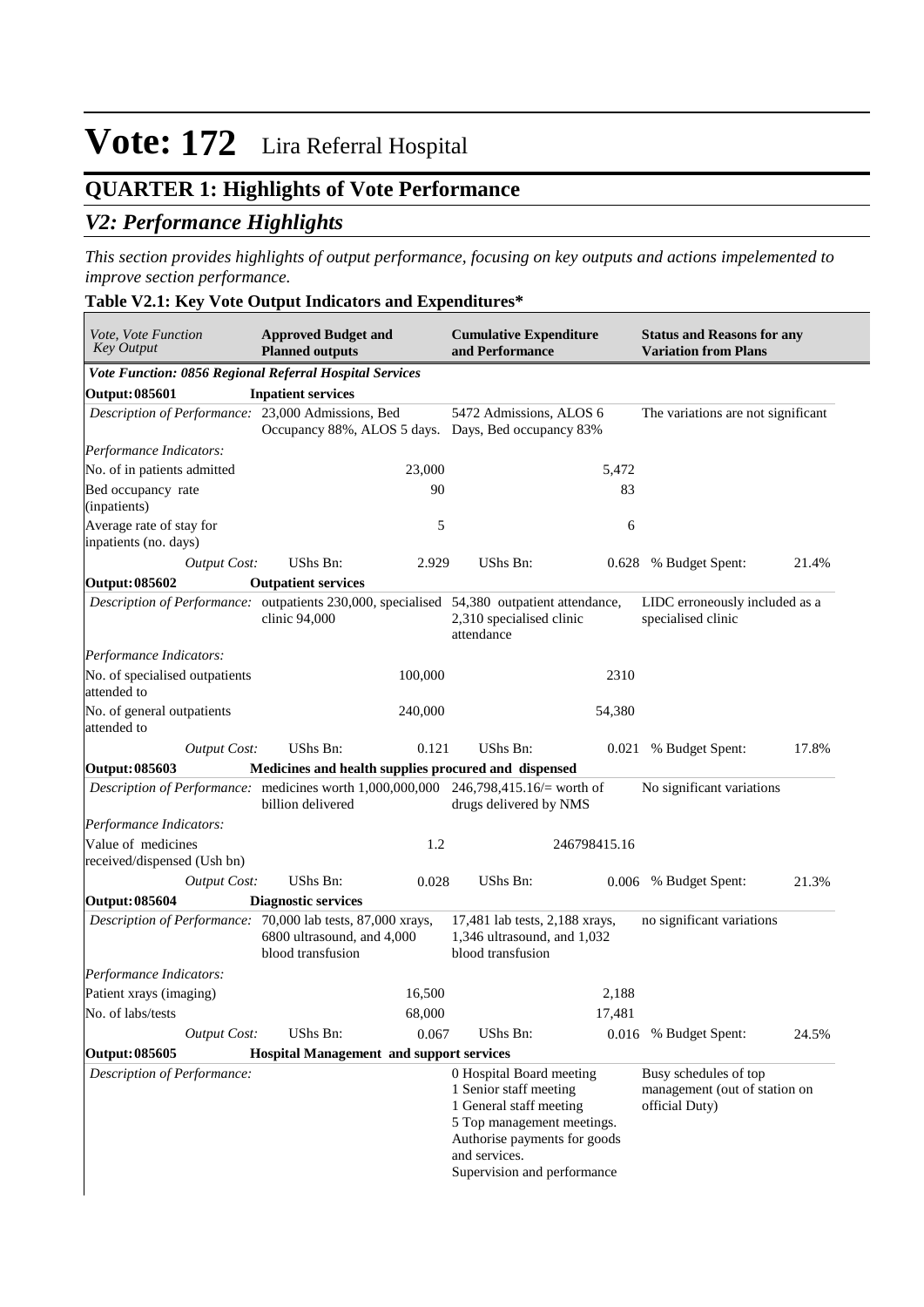## **QUARTER 1: Highlights of Vote Performance**

| Vote, Vote Function<br><b>Key Output</b>            | <b>Approved Budget and</b><br><b>Planned outputs</b>                                                         | <b>Cumulative Expenditure</b><br>and Performance                                                                                                                                                                                      | <b>Status and Reasons for any</b><br><b>Variation from Plans</b> |
|-----------------------------------------------------|--------------------------------------------------------------------------------------------------------------|---------------------------------------------------------------------------------------------------------------------------------------------------------------------------------------------------------------------------------------|------------------------------------------------------------------|
|                                                     |                                                                                                              | evaluation of staff.                                                                                                                                                                                                                  |                                                                  |
| <b>Output Cost:</b>                                 | UShs Bn:<br>0.440                                                                                            | UShs Bn:                                                                                                                                                                                                                              | 0.090 % Budget Spent:<br>20.4%                                   |
| <b>Output: 085606</b>                               | Prevention and rehabilitation services                                                                       |                                                                                                                                                                                                                                       |                                                                  |
|                                                     | Physiotherapy, 6,600<br>Occupational Therapy, 100<br>Orthopaedics workshop, 4,800<br><b>Familly Planning</b> | Description of Performance: 13,000 Ante Natal clients, 2,584 4,146 Ante Natal clients, 1,041 No significant variations<br>Physiotherapy, 1,213<br>Occupational Therapy, 35<br>Orthopaedics workshop, 1,013<br><b>Familly Planning</b> |                                                                  |
| Performance Indicators:                             |                                                                                                              |                                                                                                                                                                                                                                       |                                                                  |
| No. of people receiving<br>family planning services | 4,400                                                                                                        | 1,013                                                                                                                                                                                                                                 |                                                                  |
| No. of people immunised                             | 36,000                                                                                                       | 8,362                                                                                                                                                                                                                                 |                                                                  |
| No. of antenatal cases                              | 24,000                                                                                                       | 4,146                                                                                                                                                                                                                                 |                                                                  |
| <b>Output Cost:</b>                                 | UShs Bn:                                                                                                     | 0.076<br>UShs Bn:                                                                                                                                                                                                                     | 0.017<br>% Budget Spent:<br>22.6%                                |
| Output: 085672                                      | <b>Government Buildings and Administrative Infrastructure</b>                                                |                                                                                                                                                                                                                                       |                                                                  |
| Description of Performance:                         |                                                                                                              | N/A                                                                                                                                                                                                                                   | N/A                                                              |
| <b>Output Cost:</b>                                 | 0.134<br>UShs Bn:                                                                                            | UShs Bn:                                                                                                                                                                                                                              | 0.0%<br>0.000 % Budget Spent:                                    |
| Output: 085681                                      | Staff houses construction and rehabilitation                                                                 |                                                                                                                                                                                                                                       |                                                                  |
| Description of Performance:                         |                                                                                                              | Procuremment process initiated No significant variations<br>and still on-going                                                                                                                                                        |                                                                  |
| Performance Indicators:                             |                                                                                                              |                                                                                                                                                                                                                                       |                                                                  |
| No. of staff houses<br>constructed/rehabilitated    |                                                                                                              |                                                                                                                                                                                                                                       | $\boldsymbol{0}$                                                 |
| <b>Output Cost:</b>                                 | UShs Bn:                                                                                                     | UShs Bn:<br>0.866                                                                                                                                                                                                                     | 10.0%<br>% Budget Spent:<br>0.087                                |
| <b>Vote Function Cost</b>                           | <b>UShs Bn:</b>                                                                                              | 4.678 UShs Bn:                                                                                                                                                                                                                        | 18.6%<br>0.869<br>% Budget Spent:                                |
| <b>Cost of Vote Services:</b>                       | UShs Bn:                                                                                                     | 4.678 UShs Bn:                                                                                                                                                                                                                        | 0.869<br>% Budget Spent:<br>18.6%                                |

*\* Excluding Taxes and Arrears*

improved quality of care of patients has led to an increase in numbers of patients. increased awareness on HIV has also increased Attendences to HIV clinic.

#### **Table V2.2: Implementing Actions to Improve Vote Performance**

| <b>Planned Actions:</b>                                                    | <b>Actual Actions:</b>                                           | <b>Reasons for Variation</b>     |  |  |  |  |  |
|----------------------------------------------------------------------------|------------------------------------------------------------------|----------------------------------|--|--|--|--|--|
| Vote: 172 Lira Referral Hospital                                           |                                                                  |                                  |  |  |  |  |  |
| Vote Function: 08 56 Regional Referral Hospital Services                   |                                                                  |                                  |  |  |  |  |  |
| Procurement of medical equipment to be<br>prioritized over the medium term | Equipment procured in the last<br>Financial year still adequate. | Inadquate staff to run all ICUs. |  |  |  |  |  |

## *V3: Details of Releases and Expenditure*

*This section provides a comprehensive summary of the outputs delivered by the Vote and further details of Vote expenditures by Vote Function and Expenditure Item.*

#### **Table V3.1: GoU Releases and Expenditure by Output\***

|                                             | Approved      | <b>Released</b> | <b>Spent</b> | $%$ GoU       | $%$ GoU       | $%$ GoU      |  |
|---------------------------------------------|---------------|-----------------|--------------|---------------|---------------|--------------|--|
|                                             | <b>Budget</b> |                 |              | <b>Budget</b> | <b>Budget</b> | Releases     |  |
|                                             |               |                 |              | Released      | <i>Spent</i>  | <i>Spent</i> |  |
| VF:0856 Regional Referral Hospital Services | 4.66          | 1.17            | 0.87         | $25.0\%$      | 18.6%         | 74.5%        |  |
|                                             | 3.66          | 0.92            | 0.78         | $25.0\%$      | 21.3%         | 85.4%        |  |
|                                             | 2.92          | 0.73            | 0.63         | 25.1%         | 21.5%         | 85.7%        |  |
|                                             | 0.12          | 0.03            | 0.02         | 20.9%         | 17.8%         | 85.0%        |  |
|                                             |               |                 |              |               |               |              |  |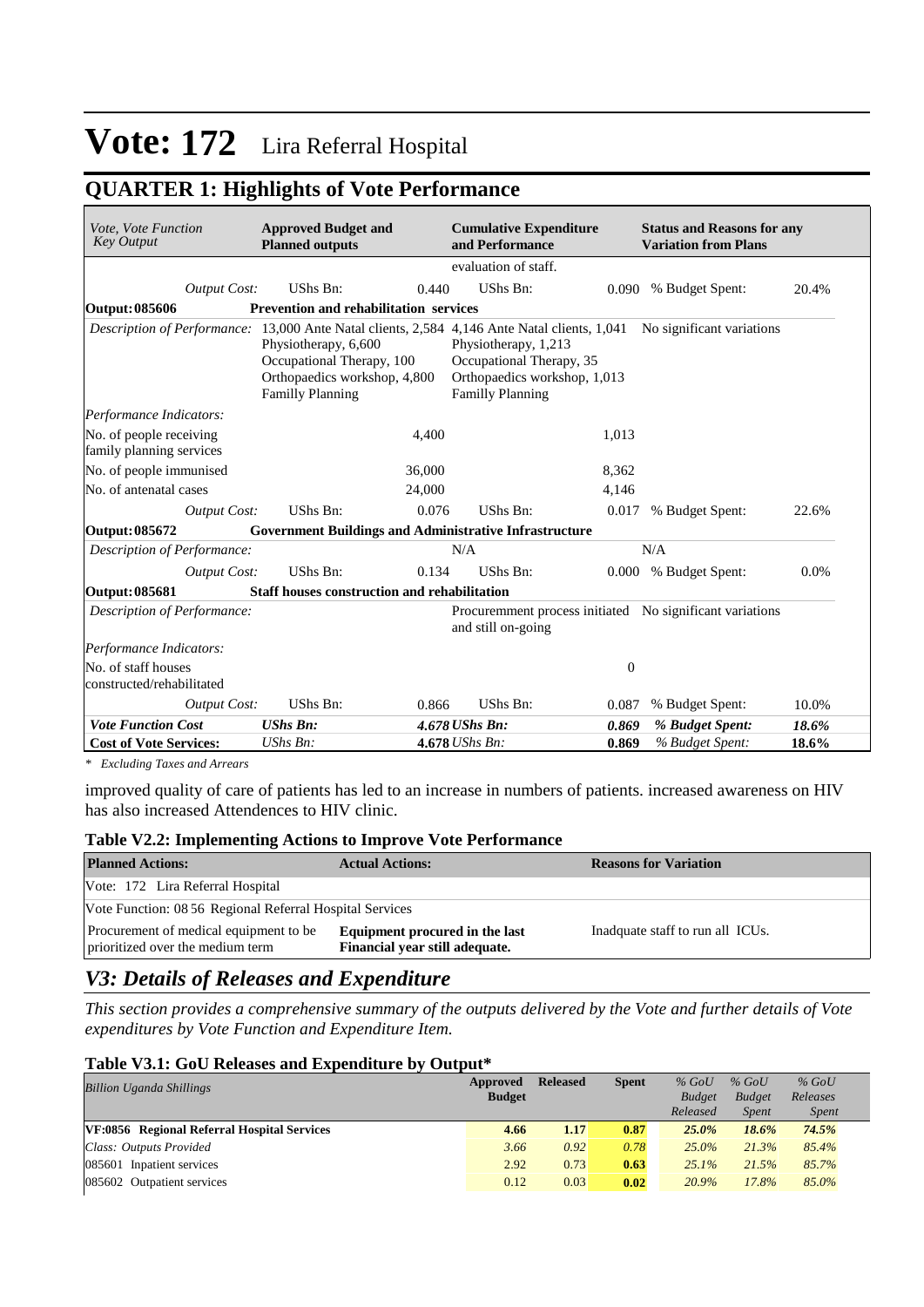## **QUARTER 1: Highlights of Vote Performance**

| ີ<br>ີ                                                        |      |      |      |          |          |         |
|---------------------------------------------------------------|------|------|------|----------|----------|---------|
| 085603 Medicines and health supplies procured and dispensed   | 0.03 | 0.01 | 0.01 | 24.6%    | 21.3%    | 86.9%   |
| 085604 Diagnostic services                                    | 0.07 | 0.02 | 0.02 | $25.0\%$ | 24.5%    | 98.0%   |
| 085605 Hospital Management and support services               | 0.44 | 0.11 | 0.09 | 25.2%    | 20.6%    | 82.0%   |
| 085606 Prevention and rehabilitation services                 | 0.08 | 0.02 | 0.02 | 26.3%    | 22.6%    | 85.8%   |
| 085607 Immunisation Services                                  | 0.02 | 0.00 | 0.00 | $25.0\%$ | 19.2%    | 76.7%   |
| Class: Capital Purchases                                      | 1.00 | 0.25 | 0.09 | $25.0\%$ | 8.7%     | 34.8%   |
| 085672 Government Buildings and Administrative Infrastructure | 0.13 | 0.02 | 0.00 | 17.9%    | $0.0\%$  | $0.0\%$ |
| 085681 Staff houses construction and rehabilitation           | 0.87 | 0.23 | 0.09 | 26.1%    | $10.0\%$ | 38.5%   |
| <b>Total For Vote</b>                                         | 4.66 | 1.17 | 0.87 | $25.0\%$ | 18.6%    | 74.5%   |
|                                                               |      |      |      |          |          |         |

*\* Excluding Taxes and Arrears*

## **Table V3.2: 2014/15 GoU Expenditure by Item**

| <b>Billion Uganda Shillings</b>                           | <b>Approved</b><br><b>Budget</b> | <b>Releases</b> | <b>Expend-</b><br>iture | % Budged<br><b>Released</b> | % Budget<br><b>Spent</b> | %Releases<br><b>Spent</b> |
|-----------------------------------------------------------|----------------------------------|-----------------|-------------------------|-----------------------------|--------------------------|---------------------------|
| <b>Output Class: Outputs Provided</b>                     | 3.66                             | 0.92            | 0.78                    | 25.0%                       | 21.3%                    | 85.4%                     |
| 211101 General Staff Salaries                             | 2.57                             | 0.64            | 0.55                    | 25.0%                       | 21.5%                    | 85.9%                     |
| 211103 Allowances                                         | 0.08                             | 0.02            | 0.02                    | 24.8%                       | 24.6%                    | 99.2%                     |
| 213001 Medical expenses (To employees)                    | 0.01                             | 0.00            | 0.00                    | 23.3%                       | 13.9%                    | 59.5%                     |
| 213002 Incapacity, death benefits and funeral expenses    | 0.00                             | 0.00            | 0.00                    | 26.3%                       | 16.5%                    | 62.6%                     |
| 221001 Advertising and Public Relations                   | 0.01                             | 0.00            | 0.00                    | 25.0%                       | 20.8%                    | 83.3%                     |
| 221002 Workshops and Seminars                             | 0.02                             | 0.01            | 0.01                    | 25.0%                       | 24.6%                    | 98.5%                     |
| 221003 Staff Training                                     | 0.03                             | 0.01            | 0.00                    | 27.0%                       | 14.7%                    | 54.4%                     |
| 221006 Commissions and related charges                    | 0.02                             | 0.01            | 0.01                    | 25.0%                       | 25.0%                    | 100.0%                    |
| 221007 Books, Periodicals & Newspapers                    | 0.00                             | 0.00            | 0.00                    | 25.0%                       | 19.3%                    | 77.2%                     |
| 221008 Computer supplies and Information Technology (IT)  | 0.02                             | 0.00            | 0.00                    | 25.0%                       | 25.0%                    | 100.0%                    |
| 221009 Welfare and Entertainment                          | 0.04                             | 0.01            | 0.01                    | 22.5%                       | 19.7%                    | 87.5%                     |
| 221010 Special Meals and Drinks                           | 0.02                             | 0.00            | 0.00                    | 18.3%                       | 3.3%                     | 18.2%                     |
| 221011 Printing, Stationery, Photocopying and Binding     | 0.05                             | 0.02            | 0.01                    | 28.4%                       | 13.2%                    | 46.6%                     |
| 221012 Small Office Equipment                             | 0.01                             | 0.00            | 0.00                    | 27.2%                       | 26.1%                    | 95.7%                     |
| 221016 IFMS Recurrent costs                               | 0.02                             | 0.00            | 0.00                    | 25.0%                       | 25.0%                    | 100.0%                    |
| 222001 Telecommunications                                 | 0.02                             | 0.00            | 0.00                    | 26.7%                       | 22.7%                    | 85.3%                     |
| 222002 Postage and Courier                                | 0.00                             | 0.00            | 0.00                    | 25.0%                       | 0.0%                     | 0.0%                      |
| 222003 Information and communications technology (ICT)    | 0.02                             | 0.00            | 0.00                    | 23.5%                       | 15.9%                    | 67.8%                     |
| 223001 Property Expenses                                  | 0.00                             | 0.00            | 0.00                    | 25.0%                       | 25.0%                    | 100.0%                    |
| 223003 Rent – (Produced Assets) to private entities       | 0.01                             | 0.00            | 0.00                    | 25.0%                       | 0.0%                     | 0.0%                      |
| 223004 Guard and Security services                        | 0.01                             | 0.00            | 0.00                    | 25.0%                       | 18.1%                    | 72.2%                     |
| 223005 Electricity                                        | 0.10                             | 0.02            | 0.02                    | 25.0%                       | 25.0%                    | 100.0%                    |
| 223006 Water                                              | 0.16                             | 0.03            | 0.03                    | 21.0%                       | 17.9%                    | 85.0%                     |
| 223007 Other Utilities- (fuel, gas, firewood, charcoal)   | 0.01                             | 0.00            | 0.00                    | 25.0%                       | 22.5%                    | 90.1%                     |
| 224004 Cleaning and Sanitation                            | 0.11                             | 0.03            | 0.02                    | 30.4%                       | 22.9%                    | 75.4%                     |
| 224005 Uniforms, Beddings and Protective Gear             | 0.02                             | 0.00            | 0.00                    | 15.0%                       | 15.0%                    | 100.0%                    |
| 225001 Consultancy Services- Short term                   | 0.01                             | 0.00            | 0.00                    | 25.0%                       | 25.0%                    | 100.0%                    |
| 227001 Travel inland                                      | 0.03                             | 0.01            | 0.01                    | 26.0%                       | 20.3%                    | 78.0%                     |
| 227004 Fuel, Lubricants and Oils                          | 0.12                             | 0.03            | 0.03                    | 26.2%                       | 26.1%                    | 99.6%                     |
| 228001 Maintenance - Civil                                | 0.02                             | 0.01            | 0.01                    | 25.0%                       | 22.6%                    | 90.3%                     |
| 228002 Maintenance - Vehicles                             | 0.03                             | 0.01            | 0.01                    | 26.1%                       | 26.1%                    | 99.9%                     |
| 228003 Maintenance – Machinery, Equipment & Furniture     | 0.07                             | 0.02            | 0.02                    | 25.0%                       | 24.4%                    | 97.5%                     |
| 228004 Maintenance - Other                                | 0.04                             | 0.01            | 0.01                    | 25.0%                       | 13.4%                    | 53.5%                     |
| <b>Output Class: Capital Purchases</b>                    | 1.00                             | 0.25            | 0.09                    | 25.0%                       | 8.7%                     | 34.8%                     |
| 231001 Non Residential buildings (Depreciation)           | 0.07                             | 0.02            | 0.00                    | 33.3%                       | 0.0%                     | 0.0%                      |
| 231002 Residential buildings (Depreciation)               | 0.77                             | 0.21            | 0.07                    | 27.5%                       | 9.4%                     | 34.4%                     |
| 231007 Other Fixed Assets (Depreciation)                  | 0.06                             | 0.00            | 0.00                    | 0.0%                        | 0.0%                     | N/A                       |
| 281503 Engineering and Design Studies & Plans for capital | 0.04                             | 0.01            | 0.01                    | 33.3%                       | 33.3%                    | 100.0%                    |